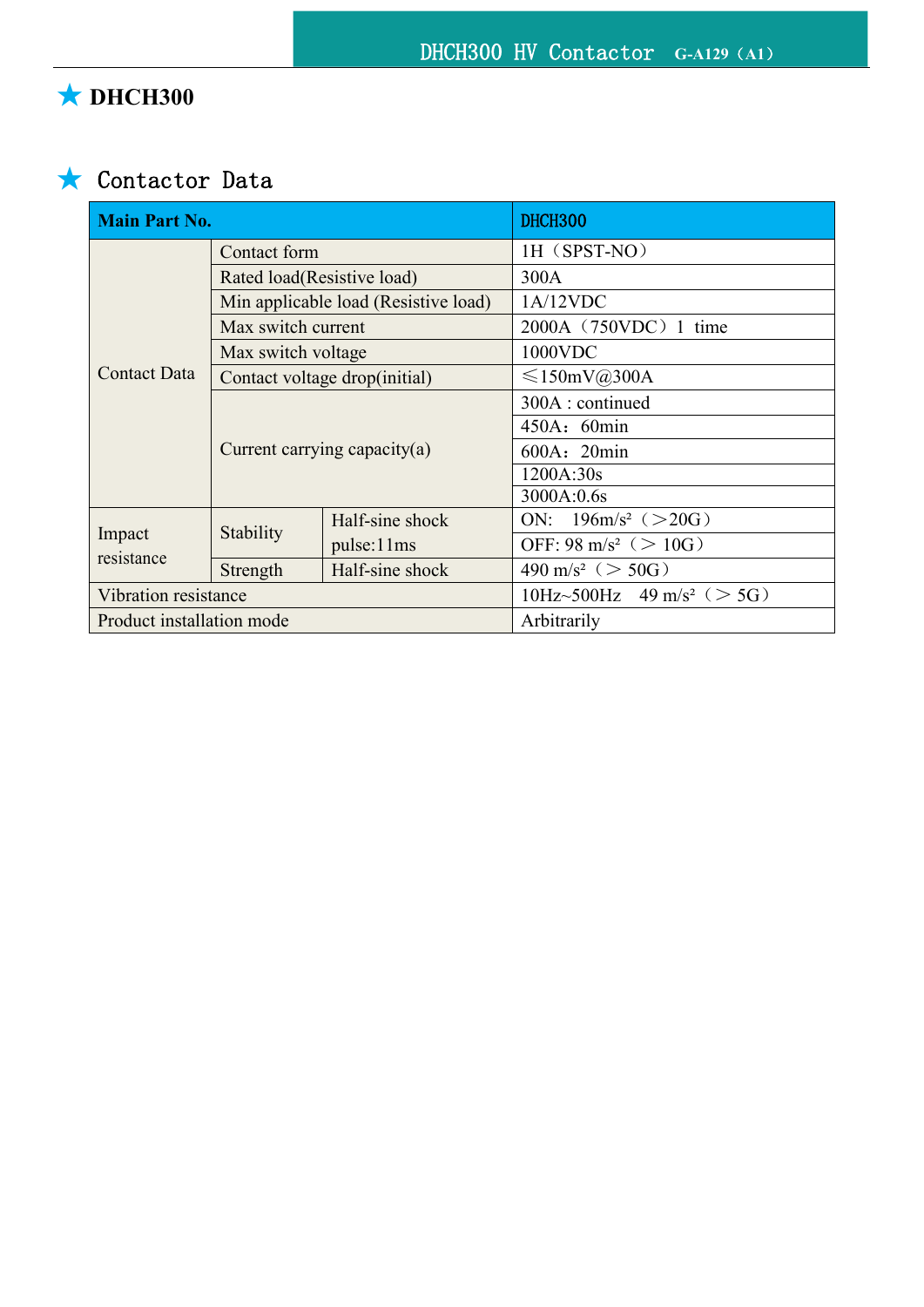### DHCH300 HV Contactor **G-A129**(**A1**)

### **Coil Data**(**20**℃)

| Coil rated<br>volt. | Pick-up<br>volt. | volt.        | Release   Max operate  <br>volt. | <b>Rated current</b><br>$(\pm 10\%)$ | <b>Rated coil power</b> |
|---------------------|------------------|--------------|----------------------------------|--------------------------------------|-------------------------|
| 12V DC              | $\leq 9V$ DC     | $\geq 1V$ DC | 16V DC                           | 0.5A                                 | 6W                      |
| 24V DC              | $\leq 18V$ DC    | $\geq$ 2V DC | 32V DC                           | 0.25A                                | 6W                      |

### ★**Part Numbering System**



### ★ **Shape installation and circuit diagram**





| Dimension tolerance |             |  |  |
|---------------------|-------------|--|--|
| Tolerance grade     | Dimensional |  |  |
| not noted           | tolerance   |  |  |
| $<$ 10              | $\pm 0.3$   |  |  |
| $10 \sim 50$        | $\pm 0.6$   |  |  |
|                     |             |  |  |